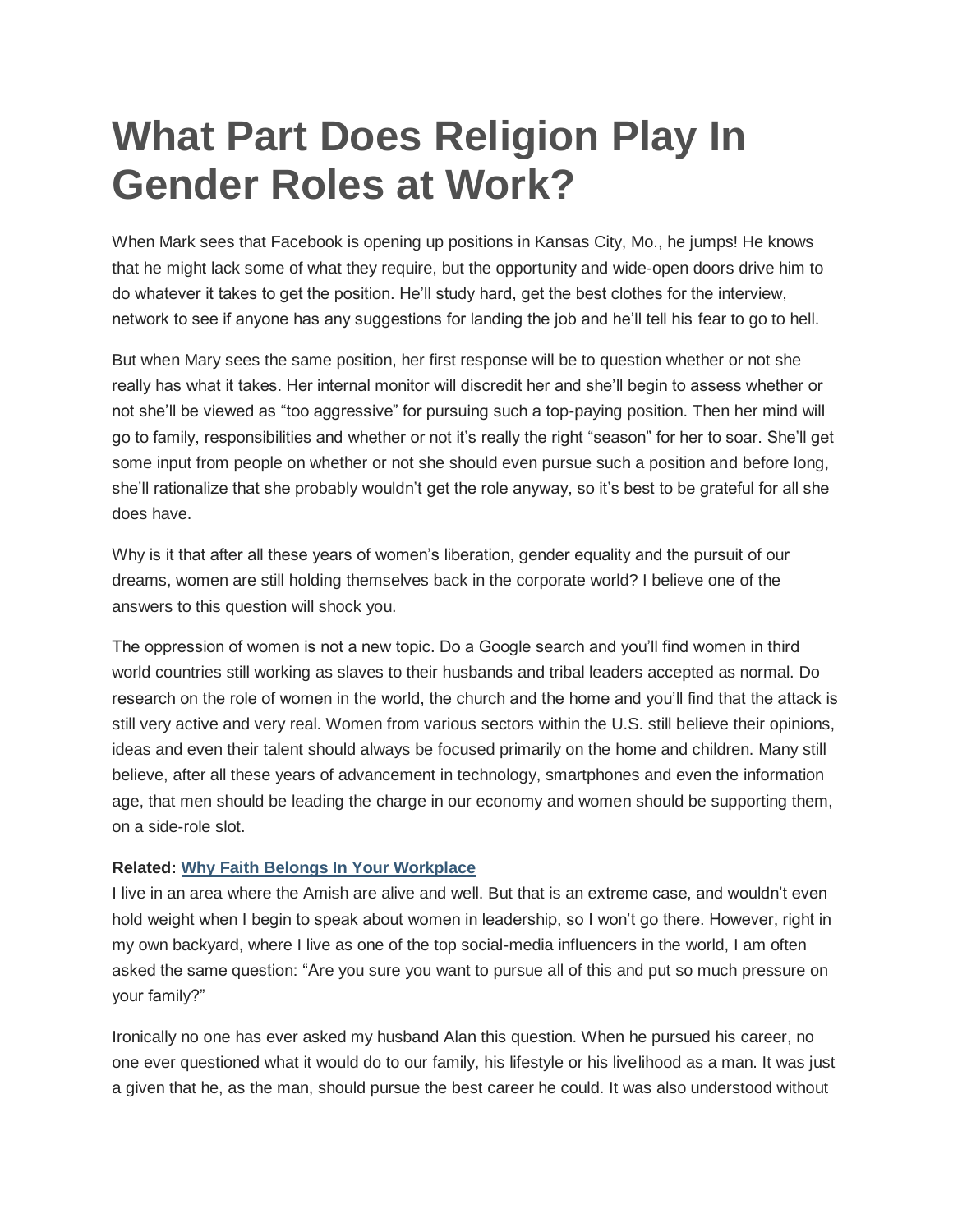any conversation or input that as he did this he would be a "good" man and one with upright character.

Where is this coming from? Is it merely a personality thing where some women, who have an instinctive nature to be a leader, are overriding what they should be and where their natural stationed position should be, meaning in the home?

Where did this idea that if a woman pursues an executive position the home will suffer come from? And why is the "I can have it all" mindset really not working for most women in the year 2014?

I write this column from the perspective of faith at work. You'll find very unconventional topics such as prayer in the workplace, the prophetic in business and everything in between. You could say I write a column that compels some and repels others. As I unravel what I believe to be some real issues in this topic of women in executive positions in the corporate world I am sure this will escalate. Some will love me and shout a resounding, 'AMEN!" Some will hate me and call me a heretic. That's OK. I want to create an uproar!

## **Related: [Setting Boundaries to Be a Better Leader](http://www.entrepreneur.com/article/231050)**

The oppression of women started a long time ago. It started way before women began to enter the workforce and way before they were given the rights to vote. It started when a religious spirit decided to infect the minds of men and women into believing that God created women as secondary and subservient to the man. In many cultures, it's more than subservient. It's slavery.

Now many of you are probably shaking your head and thinking, "What the heck is she talking about? A woman decides to stay at home with her children and that is viewed as slavery?! Whatever!" Yes, that is typically the first response. The extreme one. The religious spirit has done a good job of programming people to react without even thinking about what they're saying. It's funny, isn't it? When we talk about women it's all or nothing. It's one or the other. No one ever bothers to use the intelligence that God gave us to diligently process what this actually looks like in the real world. We'll pull up an extreme case of a successful woman or two in executive positions who have unruly children, drug addicts or the like and we'll conclude that any woman who pursues such a position is destroying her home.

I think it's time we grow up.

God Himself wires us when we are knit in our mother's womb. He gives us gifts, talents, abilities and drive. Just interview a group of people and you'll find out we are NOT all wired the same. Not all men are natural-born leaders. Not all women are quiet, meek and mild. It has nothing to do with ambition, the pursuit of our dreams or the drive to get ahead. It has EVERYTHING to do with how we're wired. Let me ask you this very critical question: Did you have anyone ask you, during womb service, what YOU would like to be?